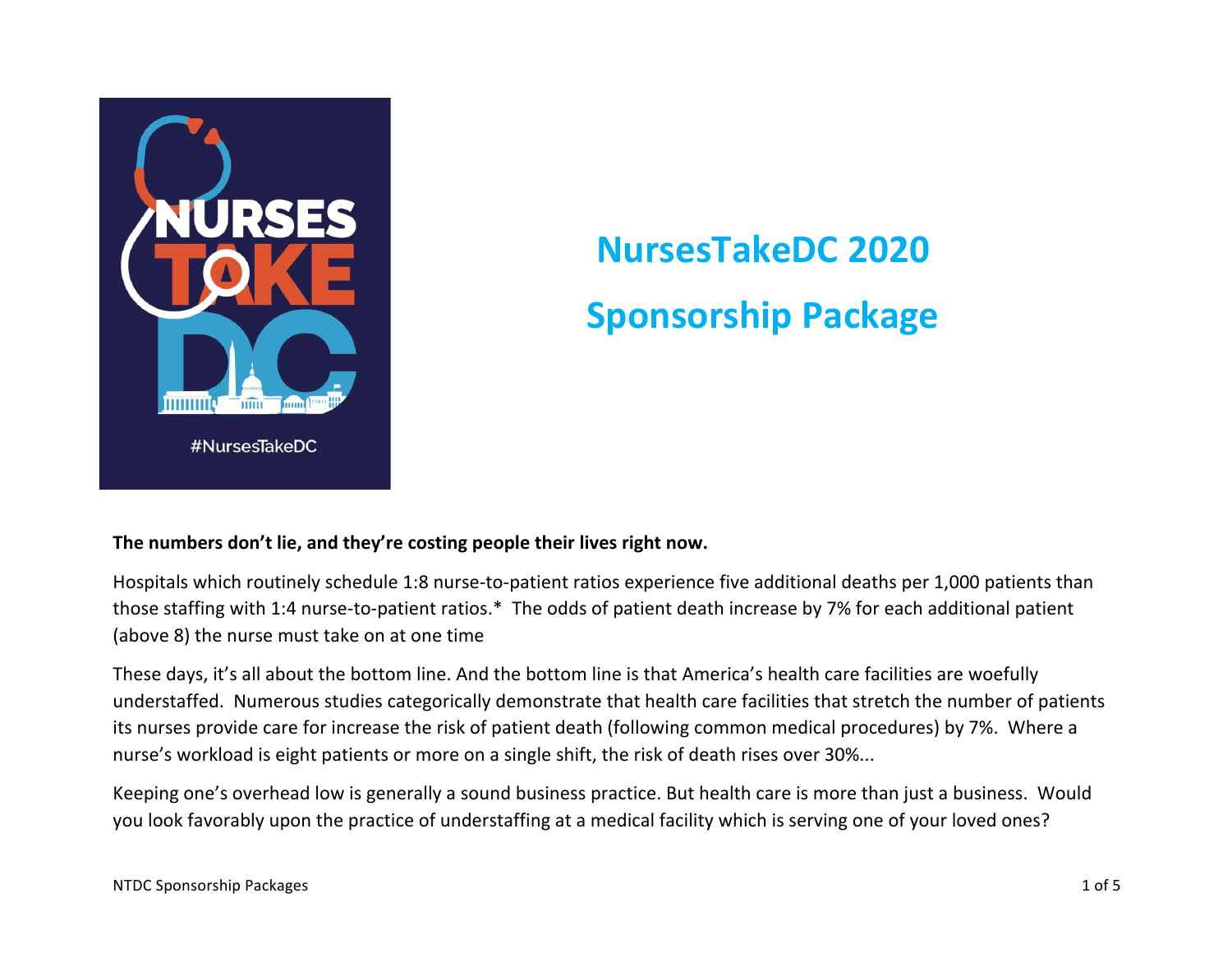# You can help change this while promoting your brand.

Not every epidemic makes headlines. That doesn't mean it doesn't cost lives every day. Make no mistake — understaffing in American hospitals is an epidemic. An avoidable epidemic.

Over 60 respected studies directly link adequate nurse staffing in hospitals and health care facilities to reduced rates of patient deaths and post-operative complications. Those complications (which can and often are life-threatening) include respiratory failure, urinary tract infections, pneumonia, shock and upper gastrointestinal bleeding.

America's health care professionals will be gathering in Washington D.C. on April 21 & 22, 2020 to let our government  $$ and the public — know that we are systemically ignoring an issue which costs us hundreds and possibly thousands of lives each year. America's health care facilities are routinely providing inadequate levels of nursing in the name of cost effectiveness. But those savings are coming at a very real, and very human, price. We need your help to get the word out.

# A PR win for you. And positive exposure to almost 750,000 medical professionals as a brand that cares.

By sponsoring #NursesTakeDC Rally Events, you'll show close to a million health care professionals\*\*\* that you are a brand which supports civic and corporate citizenship (something Millennials especially have been shown to prize when it comes to brand loyalty). You'll be supporting a cause driven to do one thing: save lives. This rally will help make this happen by:

- Empowering nurses to advocate for patients, support systems and a superior level of health care our great nation deserves.
- Eliminating any doubt that the only way to eradicate this epidemic is to build a safer environment for patients, which includes setting policies that ensure adequate nursing coverage for patients, thereby decreasing patient morbidity and mortality

Your #NursesTakeDC Rally sponsorship provides an ideal opportunity to support nurses on the front lines of patient care. Together we can stand on the right side of history, to change healthcare, unite nurses, providers and patients to make healthcare better and safer for all. Financial support for #NursesTakeDC comes from philanthropic and private donations; Nurse entrepreneurial companies; Nursing Unions; and Nursing Professional organizations. We deeply appreciate our sponsors and have a variety packages for our events which offer visibility, recognition and other benefits.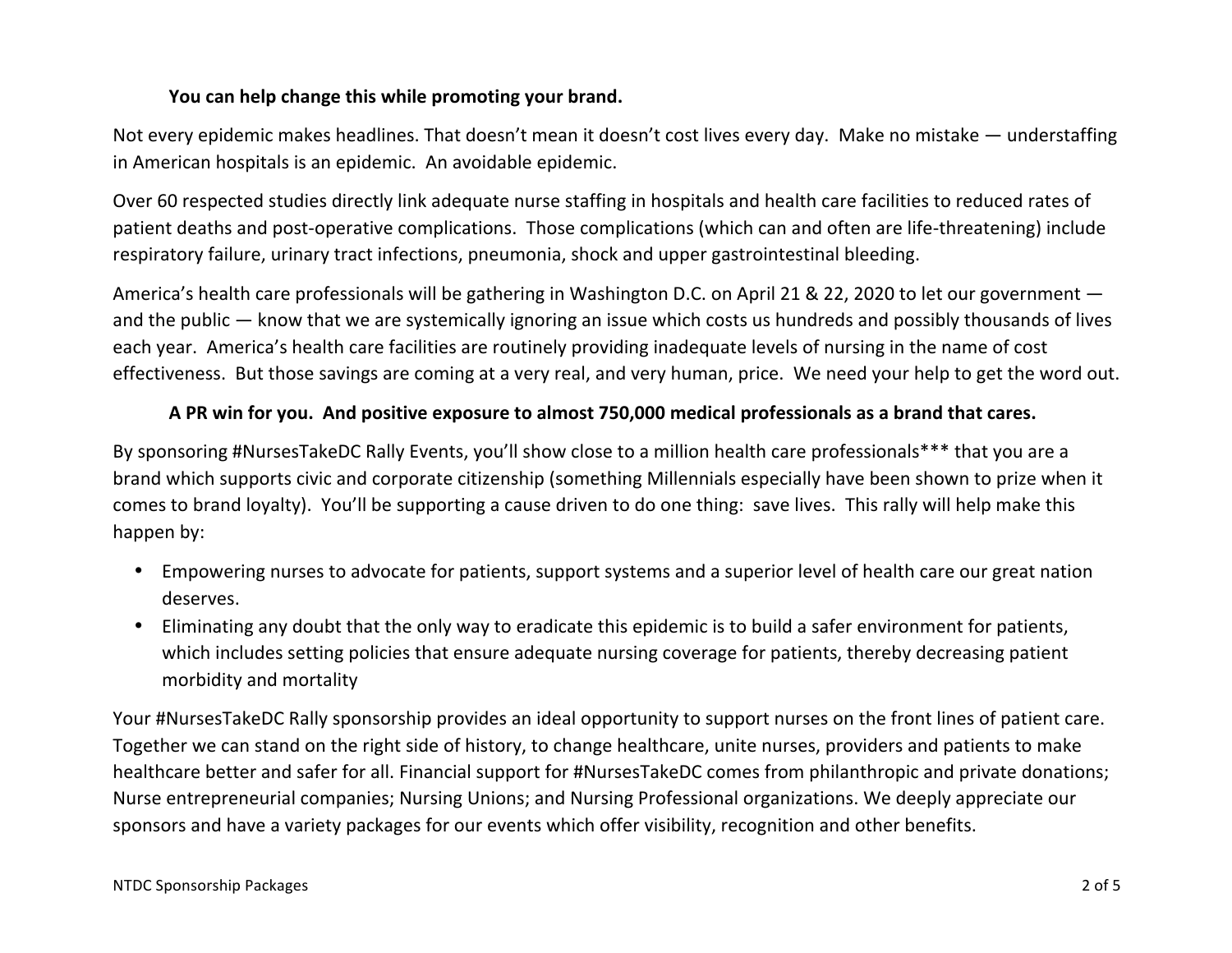## **A Little Goes a Long Way.**

Your support will contribute expenses directly associated with this rally, including audiovisual equipment, podium and stage equipment, table and chairs, online print production, and support of safe patient limits campaigns.

#### **About the Rally**

#NursesTakeDC is a grassroots movement, organized by and supported by nurses all around the United States working in a variety of roles, settings, and education levels. The focus of this Rally is to save lives by making scientifically based safe nurse to patient ratios a nationwide reality. Our vision is to encourage all nurses to become active change agents in our healthcare system and serve as an adjunct to the current organizations and institutions serving our profession. As the largest body of workers in the United States, we believe nurses should be the gatekeepers for changing health care policy and legislation.

\* (Journal of the American Medical Association, 2002)

\*\* (Journal of the American Medical Association, 2002).

\*\*\* The event is being produced by #NurseTakeDC, a grassroots organization focused on promote improved standards in American health care as well as advocating for nursing issues impacting professionals and patients.